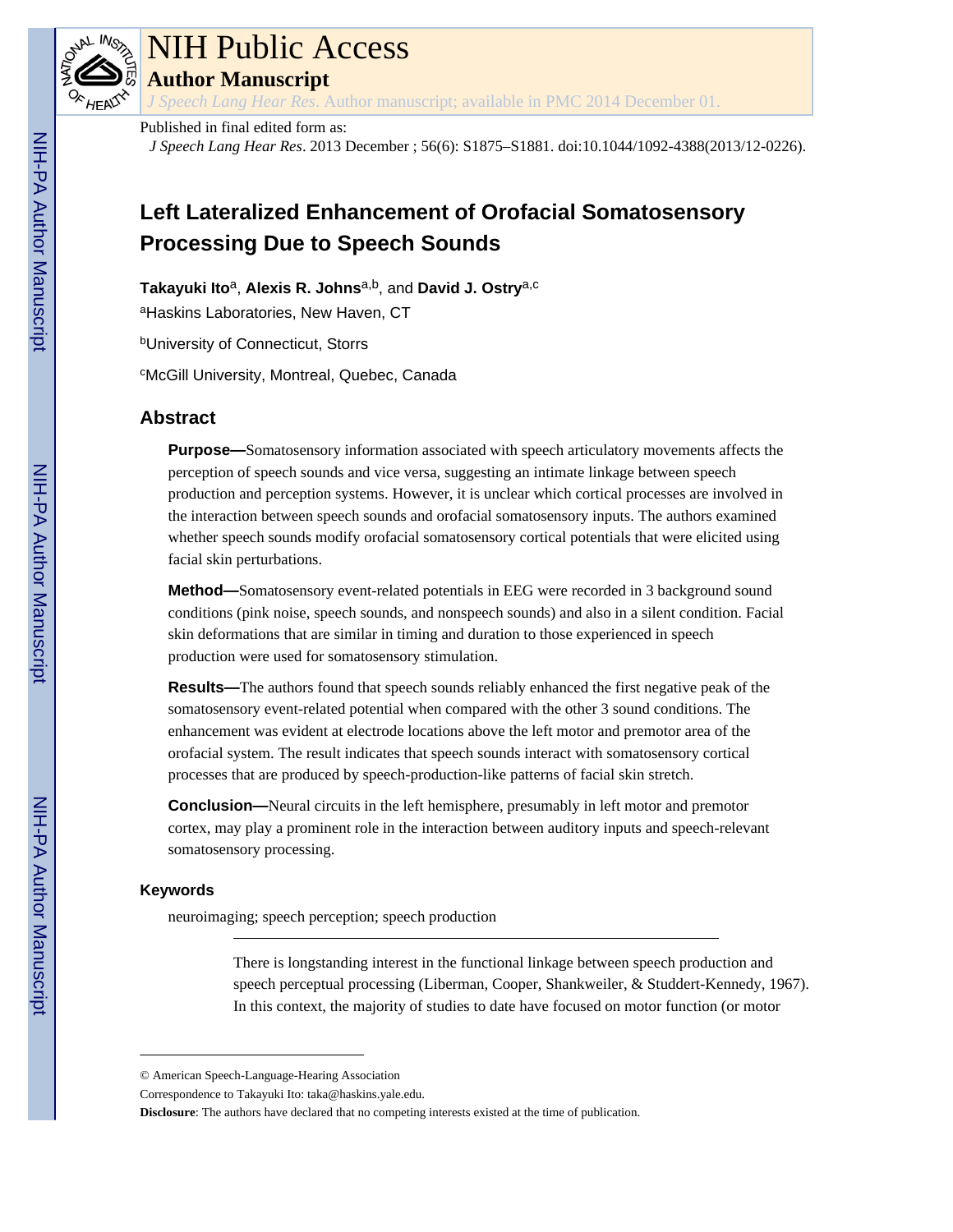cortex) and its role in the perception of speech sounds (D'Ausilio et al., 2009; Fadiga, Craighero, Buccino, & Rizzolatti, 2002; Meister, Wilson, Deblieck, Wu, & Iacoboni, 2007; Möttönen & Watkins, 2009; Watkins, Strafella, & Paus, 2003; Wilson, Saygin, Sereno, & Iacoboni, 2004). On the other hand, the possible role of the somatosensory system in speech perception has been largely overlooked, despite the importance of the somatosensory system in speech production and motor control. Recent psychophysical studies that involve the use of facial skin deformation have demonstrated a reciprocal interaction between orofacial somatosensation and audition in speech processing (Ito & Ostry, 2012; Ito, Tiede, & Ostry, 2009). However, virtually nothing is known about the neural correlates of orofacial somatosensory processing in the perception of speech sounds.

The brain mechanisms of somatosensory–auditory interaction in nonspeech processes have been investigated in humans (Beauchamp, Yasar, Frye, & Ro, 2008; Foxe et al., 2002; Lütkenhöner, Lammertmann, Simões, & Hari, 2002; Murray et al., 2005; Schürmann, Caetano, Hlushchuk, Jousmäki, & Hari, 2006) and in other primates (Fu et al., 2003; Kayser, Petkov, Augath, & Logothetis, 2005; Lakatos, Chen, O'Connell, Mills, & Schroeder, 2007). However, because speech and nonspeech sounds are processed differently in the brain (Kozou et al., 2005; Möttönen et al., 2006; Thierry, Giraud, & Price, 2003), it is important to know the extent to which the cortical regions associated with somatosensory–auditory interaction in non-speech processes are likewise involved in speech processing. In addition, studies that have explored this interaction have assessed somatosensory cortical processes using stimuli such as light touch, vibrotactile stimuli, or brief tapping, which have little or no relation to somatosensory inputs during speech articulatory motion. Given the kinesthetic contribution of cutaneous mechanoreceptors to speech motor control, as shown previously using facial skin deformation (Ito & Gomi, 2007; Ito & Ostry, 2010), investigating the orofacial somatosensory system using facial skin deformation could offer a new way of understanding the functional linkage between speech production and perception in terms of a somatosensory–auditory interaction.

The cortical processing of speech and language is generally found to be left-hemisphere dominant (Damasio & Geschwind, 1984). Left lateralization effects have been examined in speech production (Chang, Kenney, Loucks, Poletto, & Ludlow, 2009; Ghosh, Tourville, & Guenther, 2008; Simonyan, Ostuni, Ludlow, & Horwitz, 2009) and in non-speech orofacial movements (Arima et al., 2011; Malandraki, Sutton, Perlman, Karampinos, & Conway, 2009). Left lateralized circuits, in left posterior superior temporal gyrus, may be responsible for auditory-motor integration in speech (see Hickok & Poeppel, 2007, for a review). Although the role of somatosensory inputs in this process is not known, there is reason to expect that left cortical circuits will similarly be predominant for speech-related somatosensory–auditory interaction.

We investigated somatosensory event-related potentials (ERPs) due to speech-productionlike patterns of facial skin stretch, and we assessed whether speech sounds affect orofacial somatosensory processing. The focus here is on temporal processing of somatosensory signals in the presence of speech. This approach complements the existing literature that is based largely on fMRI techniques, which offer high spatial resolution but poor temporal resolution. In the present test, somatosensory ERPs were recorded in response to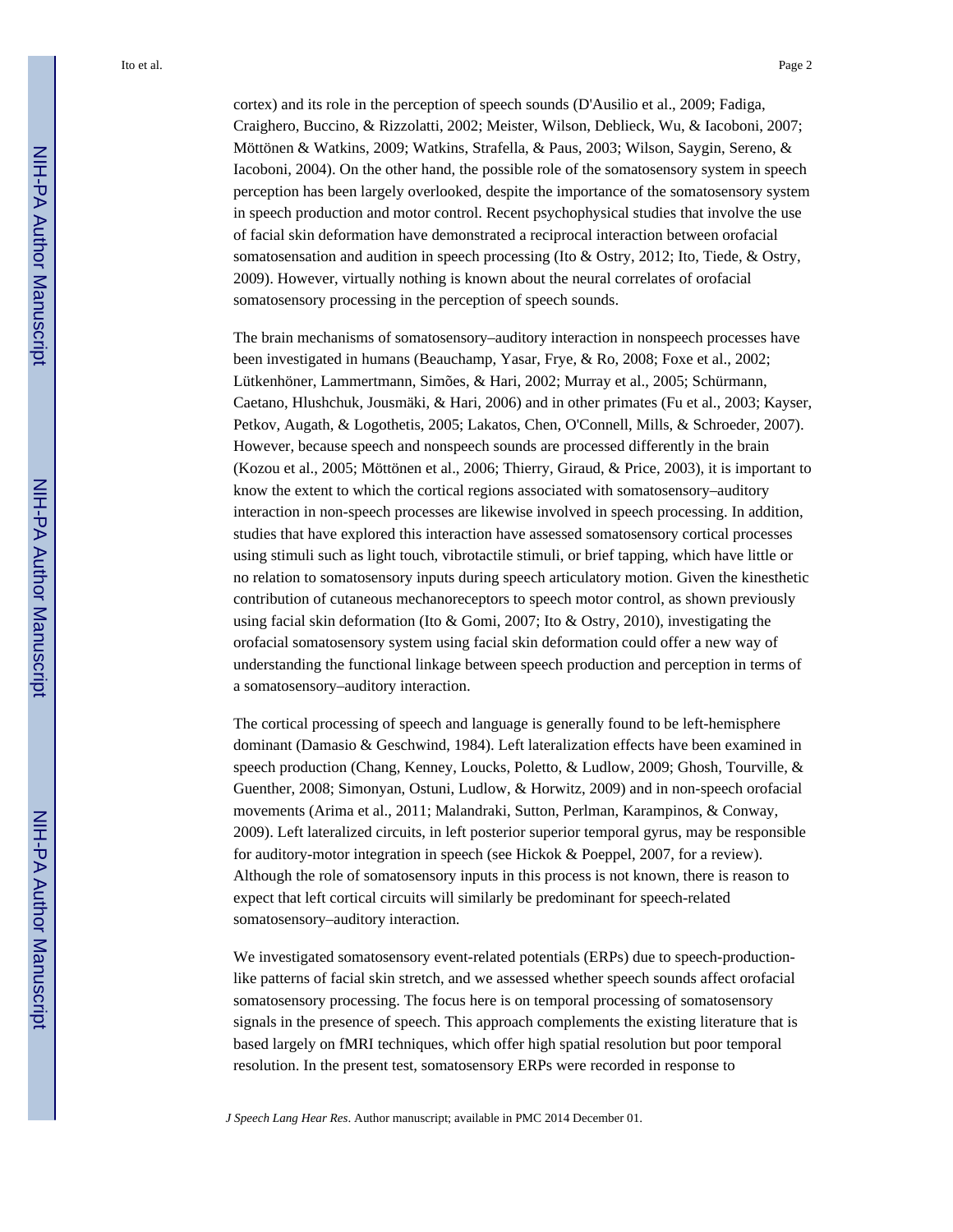somatosensory stimulation (facial skin stretch) in three background sound conditions (speech sounds, nonspeech sounds, and pink noise) and a silent control condition. We used a robotic device to generate patterns of facial skin deformation that are similar in timing and duration to those experienced in speech production. We specifically examined whether speech background sounds in particular modulate somatosensory ERPs when compared with the other background sound conditions. The findings complement our previous psychophysical tests that show that speech sounds alter orofacial somatosensory judgments associated with facial skin deformation (Ito & Ostry, 2012) and underscore the linkage between the production and perception of speech in the cortical processing of speech.

## **Method**

#### **Participants**

Nine native speakers of American English (six women, three men) participated in the experiment. The participants were healthy young adults with normal hearing, and all reported to be right-handed. All participants signed informed consent forms approved by the Yale University Human Investigation Committee. The verification of participants' mother tongues was limited to self-report and to the assessment of the experimenter who tested the participants (the second author).

#### **Experimental Manipulation**

We examined the effects of speech sounds on somatosensory ERPs. The ERPs were recorded from 64 scalp sites in response to somatosensory stimulation (facial skin stretch) in three background sound conditions (pink noise, speech sounds, and nonspeech sounds) and a null condition (silent). The somatosensory stimulation was irrelevant to the participant's primary task, which was to detect occasional tone bursts by pressing a keyboard button and to fixate, without blinking, during presentation of  $a + symbol$ . We compared the ERP magnitudes observed in the different sound conditions.

The participant thus had a nominal task, the detection of tone bursts, and a main experimental manipulation, which was designed to be unattended. The experimental manipulation of skin stretch in different background sound environments occurred in parallel with the tone detection task, but there were no behavioral requirements whatsoever. ERPs are known to be sensitive to attentional manipulations (e.g., Woldorff et al., 1993). Accordingly, our goal was to examine ERPs under conditions that are unattended by the participant, so as to study somatosensory processing, not the effects of attention.

We programmed a small robotic device to apply skin stretch loads to evoke somatosensory ERPs. The details of the somatosensory stimulation procedure are described in our previous studies (Ito & Ostry, 2010; Ito et al., 2009). Briefly, the skin stretch was produced by using two small plastic tabs that were attached bilaterally with tape to the skin at the sides of the mouth. The skin stretch was applied upward. We applied a single cycle of a 3-Hz sinusoidal pattern (333 ms) with 4 N maximum force. This temporal pattern of facial skin stretch has been shown previously to alter auditory speech perception (Ito et al., 2009), and the facial skin deformations were also perceived differently in the context of speech auditory signals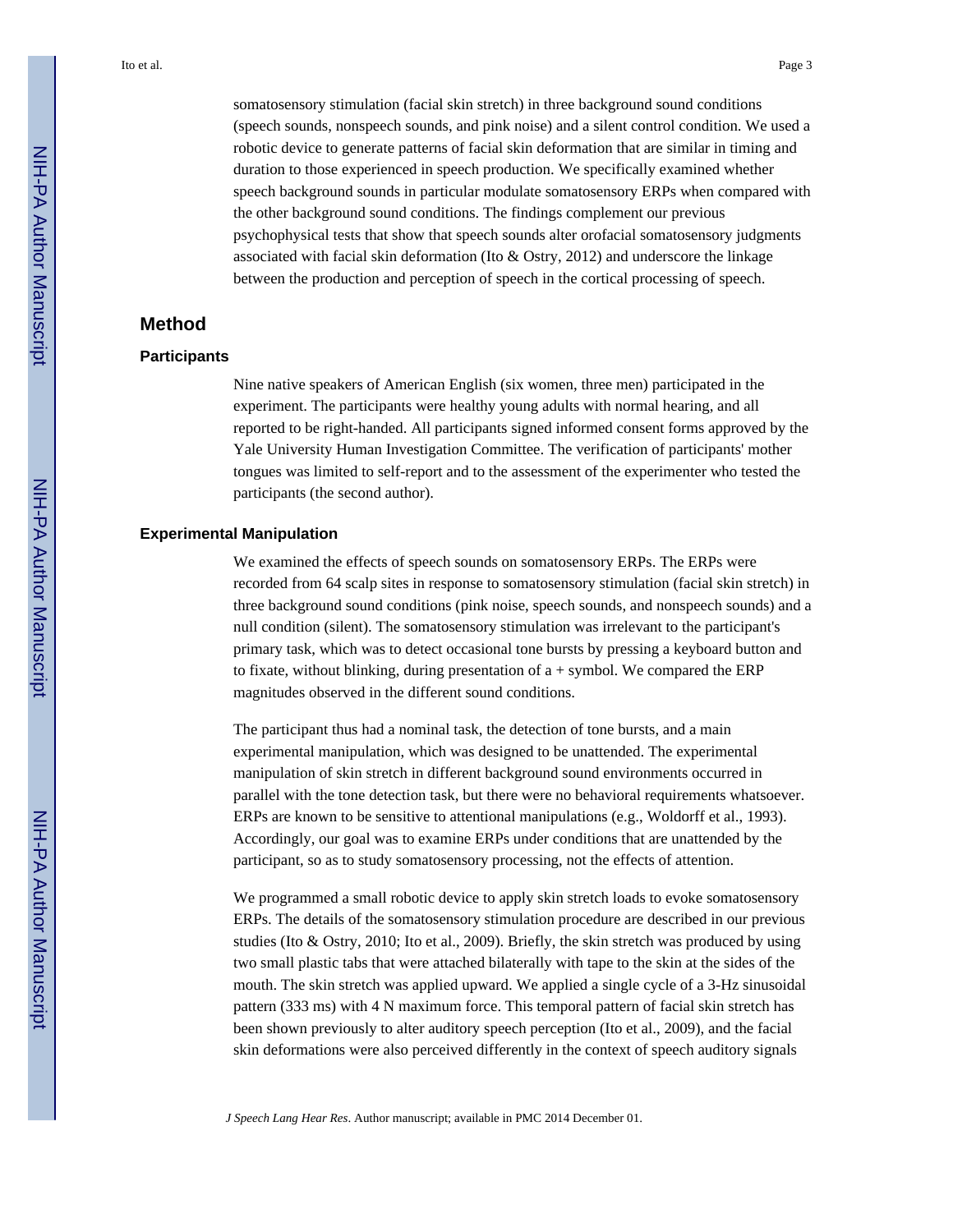as opposed to nonspeech sounds (Ito & Ostry, 2012). In the present study the somatosensory stimulation associated with facial skin deformation was applied during the background sound presentation. The interval between two sequential somatosensory stimuli was varied between 1,000 and 2,000 ms. We know of no other studies that have used facial skin deformation to elicit evoked responses in the somatosensory system.

For purposes of auditory stimulation, background sounds with occasional tone bursts (1000 Hz, 300-ms duration) were delivered binaurally through plastic tubes and earpieces (ER3A, Etymotic Research, Inc., Elk Grove Village, IL). The main experimental manipulation involved changes to the background sound used in four different conditions (speech, nonspeech, pink noise, and silence). Speech sounds were taken from a story spoken by male native speaker of American English. The story involved a wide variety of phonemic variation and was originally developed for dialect research (Comma Gets a Cure, International Dialects of English Archive; see [www.dialectsarchive.com/comma-gets-a](http://www.dialectsarchive.com/comma-gets-a-cure)[cure](http://www.dialectsarchive.com/comma-gets-a-cure)). Nonspeech sounds comprised several identifiable nonverbal continuous sounds, such as traffic noise, construction noise, and fireworks. The sounds in the nonspeech samples were carefully chosen to preclude one imagining any particular human movement, including speaking and voicing. The pink noise condition was intended to broadly stimulate the auditory system, in comparison to the time-varying dynamical sounds that were used in the speech and nonspeech conditions. The four background sound conditions were presented in random order and switched every 10 somatosensory stimuli (two blocks; see Figure 1). We carried out 24 blocks of trials per background condition. Each block contained five somatosensory stimuli and one tone burst. The interval between blocks was self-paced and accordingly differed over the course of the experiment and between participants.

We also presented tone bursts (1000 Hz, 300-ms duration) that were embedded in the background sounds, and their detection was the participant's primary task. The amplitude of the tone burst was 20 dB greater than that of the background sound. In order to avoid anticipation and habituation, the tone bursts were presented in randomly selected intervals between two of the five somatosensory stimuli in each block of trials (see Figure 1). The participants were asked to respond to the tone burst by pressing a button on a keyboard. We recorded auditory-evoked potentials (AEPs) in response to the tone bursts. The somatosensory stimulus immediately following the tone burst was presented after the participant's response in order to avoid overlap of the cortical potentials. The reaction time from the onset of the tone burst to the key press was recorded to evaluate the participant's performance in four background sound conditions. The participants were also asked to gaze at a fixation mark  $(a + symbol)$  in order to eliminate unnecessary eye motion and blinking during the ERP recording. The fixation mark was removed every five somatosensory stimuli (one block, see Figure 1). The details of the stimulus sequence described above are schematized in Figure 1.

#### **EEG Acquisition and Analysis**

EEG was recorded with the BioSemi ActiveTwo (BioSemi B.V., Amsterdam, the Netherlands) system using 64 scalp electrodes (512-Hz sampling). For each participant, we recorded 120 somatosensory responses and 24 auditory responses in each of four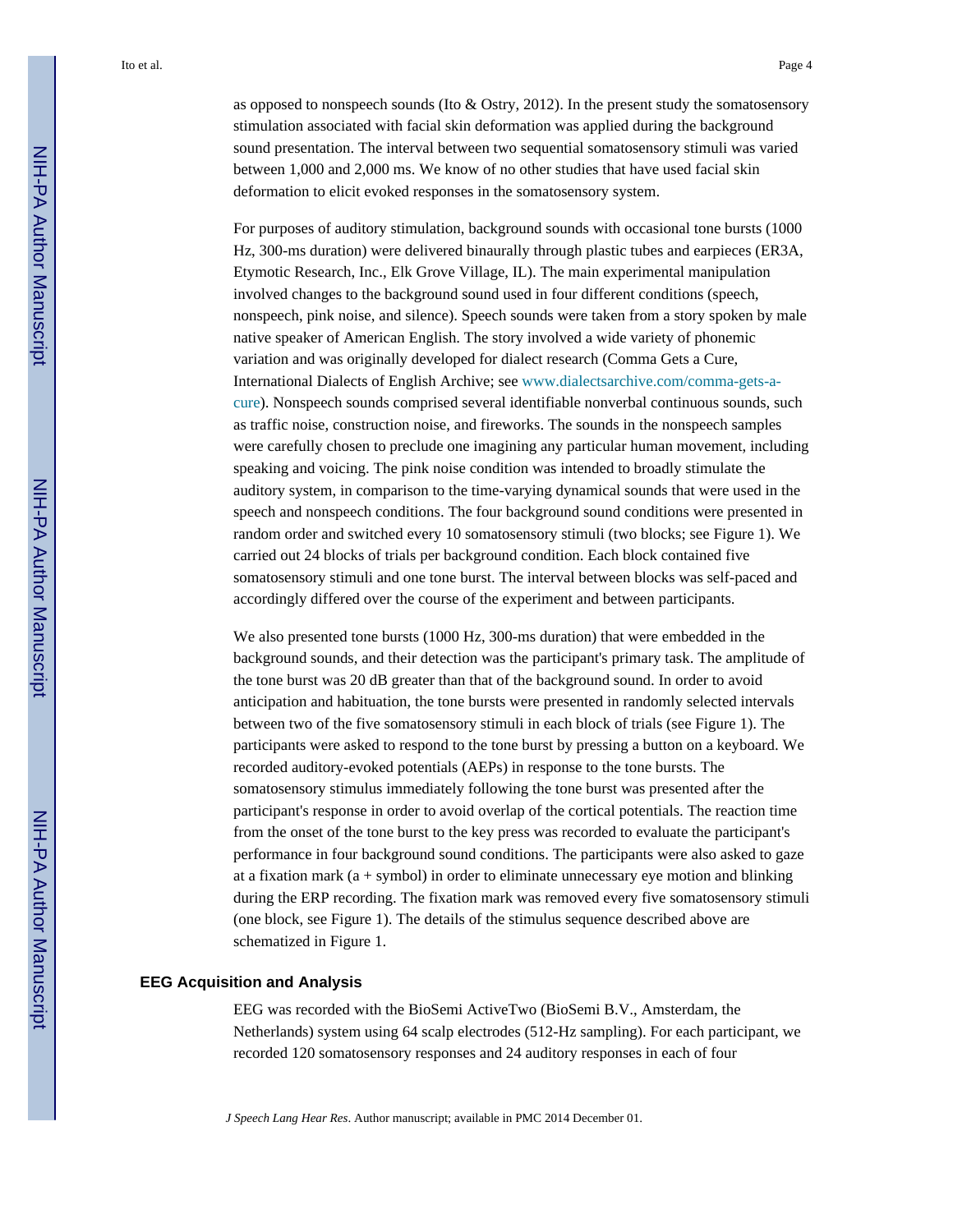background sound conditions. Trials with blinks and eye movement were rejected offline on the basis of horizontal and vertical electro-oculography (over  $\pm$  150 mV). More than 85% of trials per condition were included in the analysis. EEG signals were filtered using a 0.5–50- Hz band-pass filter and rereferenced to the average across all electrodes. All responses were aligned at stimulus onset. Bias levels were adjusted using the average amplitude in the prestimulus interval (−100 to 0 ms). Finally, somato-sensory ERPs were transformed to show *scalp current density* (SCD: the second derivative of the distribution of scalp potentials; Pernier, Perrin, & Bertrand, 1988). Based on the literature on auditorysomatosensory integration, we have specifically focused on the following regions of interest (ROIs) and presumed relevant electrode locations: the orofacial motor and premotor area (left: FC3, FC5, and C3; right: FC4, FC6, and C4), the auditory area (left: T7, CP5, and TP7; right: T8, CP6, and TP8), the frontal area (Fz, F1, and F2), and the parietal area (Pz, P1, and P2; see the electrode locations in Figure 2B). These specific electrodes correspond to the standard cortical locations for the regions of interest. Electrodes were further grouped with respect to ROI by showing a similar temporal pattern of ERP for all participants. In other words, the specific combination of sets of three electrodes that were used for analysis purposes was determined empirically, based on similarity in their temporal patterns and cortical mappings. We have not analyzed areas outside of these ROIs, except for purposes of determining which electrodes should be included in the specific ROIs. SCD measures were averaged over the three electrodes that comprised each ROI to reduce variation in the response source and cortical mapping.

AEPs associated with the tone bursts were processed in the same fashion, but we did not apply the SCD transformation to AEP. The first negative peak of AEP (N1) in the frontal region (Fz) was used for this analysis. Note that the maximum amplitude of the AEP is generally observed in the mid-sagittal plane, and Fz typically shows a representative response.

We focused on the amplitude of the first peak of the somatosensory SCD in the first 200 ms following the somatosensory stimulus and on the N1 peak of the AEP. We used a 20-ms time window about the peak to compute a measure of amplitude. Amplitude measures were transformed to *z* scores to exclude individual variation in potentials. Oneway repeatedmeasures analysis of variance (ANOVA) was applied to the *z*-transformed amplitudes of each ROI for both auditory and somatosensory analyses.

# **Results**

We examined whether speech sounds modify the somatosensory ERPs that are elicited in response to facial skin stretch. We employed gentle stretches of the skin lateral to the oral angle using a paradigm in which the somatosensory stimulation was unrelated to the participant's primary task. We also recorded somatosensory ERPs under nonspeech, pink noise, and silent conditions as controls.

Figure 2A shows somatosensory SCD at electrode locations over the left motor and premotor cortex as representative examples of the temporal pattern. The thick red line shows the potentials in the speech sound condition, the thin green line shows the nonspeech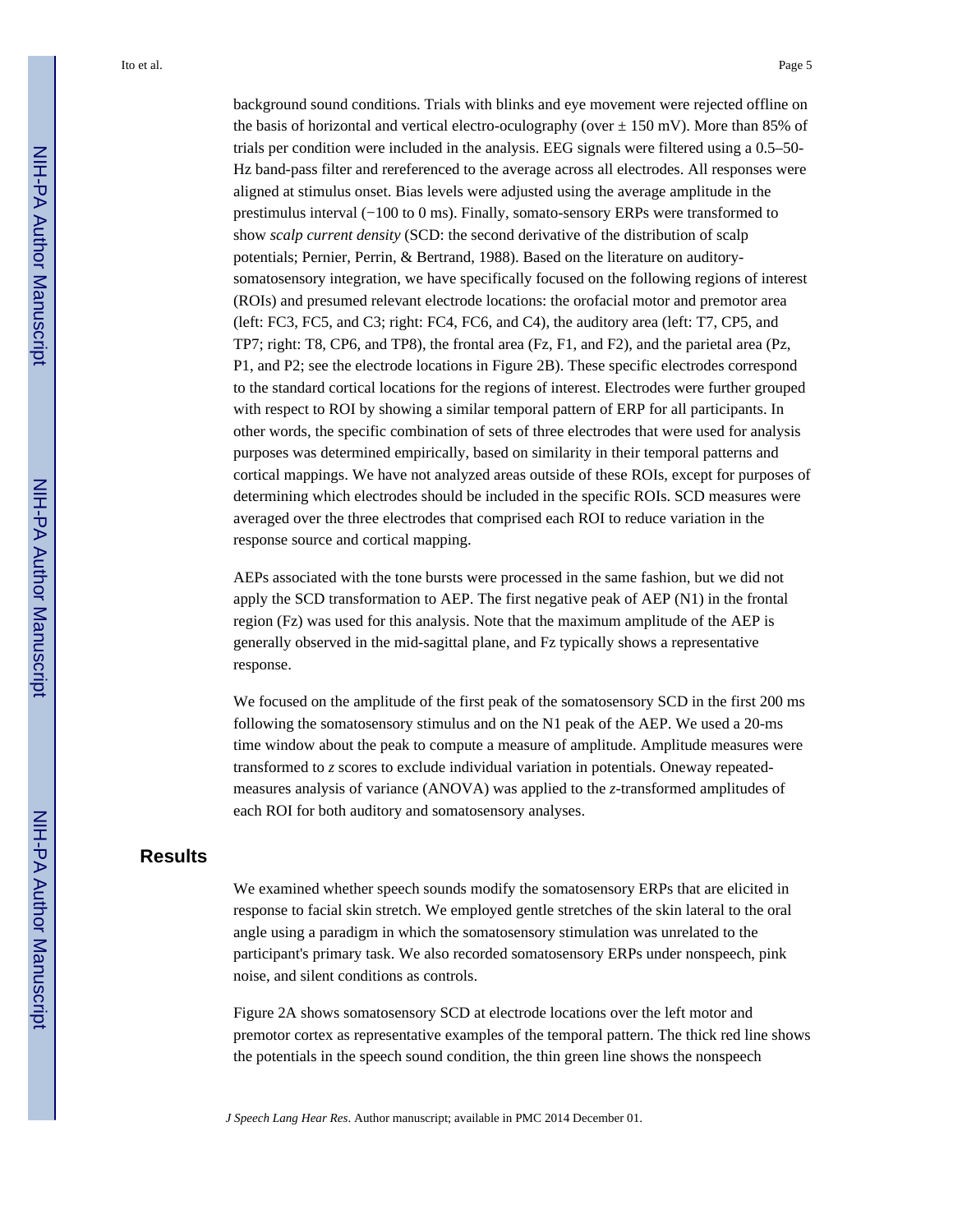background, the thin blue line shows the pink noise background, and the dashed line shows the silent condition. A negative going potential starting around 50 ms occurs in all conditions. There is a further negative depression in the speech condition, typically around 155 ms at its peak. It is seen that the peak amplitude of somatosensory event-related SCD (155 ms after stimulus onset) in the presence of speech background sounds is larger than that observed in the three other background sound conditions. Figure 2B(a) summarizes the peak amplitude that is observed in all four conditions at electrode locations above left primary motor cortex. Repeated-measures ANOVA showed a reliable difference among four conditions,  $F(3, 24) = 6.30, p < .005, \omega^2 = 0.37$ . Pairwise comparisons with Bonferroni correction showed that the somatosensory SCD in the presence of speech background sounds was reliably different than that observed for each of the other three background sound conditions (nonspeech:  $p < .01$ ; pink noise:  $p < .03$ ; silence:  $p < .01$ ). None of the remaining pairwise comparisons showed reliable differences (*p* > .90). Thus, the somatosensory SCD at electrode locations over left premotor and primary motor cortex was enhanced in the speech condition relative to the other three background sound conditions.

We also examined the first somatosensory SCD peak at the five other ROIs (see Figure 2B). We found no statistically reliable differences in somatosensory SCD as a function of background sound at electrode locations presumed to be associated with any of these ROIs — right motor region, *F*(3, 24) = 0.79, *p* > .50,  $\omega^2$  = −0.024; left auditory region, *F*(3, 24) = 1.78, *p* > .10, ω<sup>2</sup> = 0.08; right auditory region, *F*(3, 24) = 1.30, *p* > .30, ω<sup>2</sup> = 0.032; frontal region,  $F(3, 24) = 1.54$ ,  $p > .20$ ,  $\omega^2 = 0.057$ ; parietal region,  $F(3, 24) = 0.10$ ,  $p > .90$ ,  $\omega^2 =$ −0.111. The results indicate that the enhancement in SCD was present only at electrode locations above the presumed left motor and premotor cortex.

The observed enhancement of somatosensory SCD in the context of speech sounds might reflect effects that are primarily auditory in nature, in the presence of different background sounds. In order to explore this idea, we examined the amplitude of the N1 AEP that was recorded in conjunction with the presentation of the target tone bursts. Figure 3A shows AEPs at Fz in the four background conditions. Each color corresponds to a different background sound condition as in Figure 2A. Despite the relatively small number of the ERPs that were used in the average, the AEP showed clear differences around the first negative peak (N1). There was little evidence of the typical positive potentials at around 200 ms in the speech and nonspeech background sound conditions. The mean peak amplitude of N1 at Fz is summarized in Figure 3B. Repeated-measures ANOVA showed reliable differences across background sound conditions,  $F(3, 24) = 6.37$ ,  $p < .005$ ,  $\omega^2 = 0.37$ . Pairwise comparison with Bonferroni correction showed reliable differences between the pink noise and speech conditions  $(p < .0001)$  and between pink noise and nonspeech conditions ( $p < .05$ ). There was a marginal difference between the speech and silent conditions ( $p = .07$ ). Thus, although there were differences in the pattern of N1 responses in the AEP, the pattern was not comparable to the one observed for somatosensory SCD. Indeed the current N1 pattern (and also the positive potential around 200 ms) was similar to that seen for different background sounds in mismatch negativity manipulations (Kozou et al., 2005). Although mismatch negativity responses are observed independent of the attentional level, a change of attentional level in the current auditory task might also play a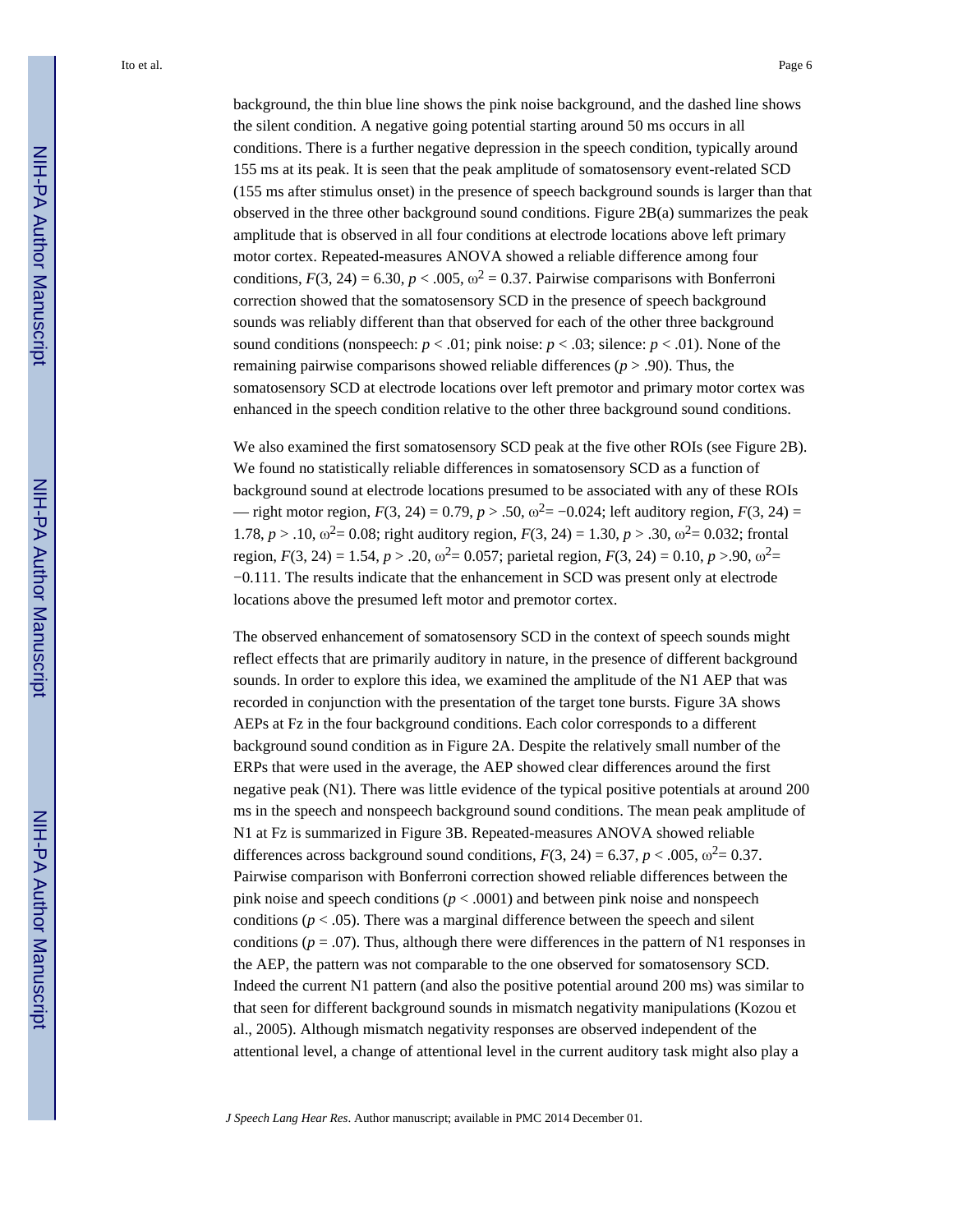role in the modulation of the N1 component in the current data, because the N1 component of AEP is quite sensitive to attention (Woldorff et al., 1993). Specifically, background sounds in the current auditory task might differently affect the participant's attention to tone bursts.

In addition to the cortical response, we examined behavioral performance in the different background sound conditions. Reaction time to the tone bursts did not show any reliable differences across the four background conditions,  $F(3, 24) = 0.94$ ,  $p > .40$ ,  $\omega^2 = 0.0$  (see Figure 3C). This is consistent with Kozou et al. (2005), who observed no behavioral differences despite the modulation of mismatch negativity associated with speech and nonspeech sounds as background noise.

Taken together with the behavioral data, the somatosensory and auditory responses described above suggest that background sounds affect auditory and somatosensory processing differently. We thus conclude that the modulation of auditory cortical processing observed in the context of tone bursts in different background sound conditions does not explain the enhancement of somatosensory SCD due to speech sounds.

In summary, we find that somatosensory SCD associated with facial skin stretch is enhanced by speech background sounds in comparison with nonspeech sounds, pink-noise, and nosound conditions. This change is specifically observed at electrode locations over the left motor and premotor cortex.

# **Discussion**

This article reports the neural correlates of the interaction between orofacial somatosensory processing and speech sound processing. Speech sounds enhance the somatosensory cortical potentials associated with the facial skin deformation that typically occurs in conjunction with speech production. The enhancement in the present study was specific to the likely area above the left motor and premotor cortex. This finding should be considered in conjunction with our previous psychophysical finding that speech sounds alter somatosensory processes associated with facial skin deformation (Ito & Ostry, 2012). The two taken together suggest that speech sounds are integrated with somatosensory inputs in the cortical processing of speech. Because auditory inputs directly affect somatosensory processing even in the absence of actual motor execution, speech sounds may possibly serve to tune the speech production system even when there is no actual execution of movement.

We found that increases in SCD (i.e., current source density or surface Laplacian: the second derivative of the distribution of scalp potentials over the scalp) occurred specifically in the probable area above motor and premotor cortex. SCD provides an estimate of the cortical surface potential that is generally a more accurate representation of the underlying current source than the raw scalp potential (Nunez & Westdorp, 1994). Therefore, an area near to motor cortex is likely the source of the increase in somatosensory–auditory interaction processing. However, given the proximity of motor and somatosensory areas and the poor spatial resolution of EEG, it is possible that the source activations may be in somatosensory rather than cortical motor areas. Evidence of sound processing in somatosensory cortex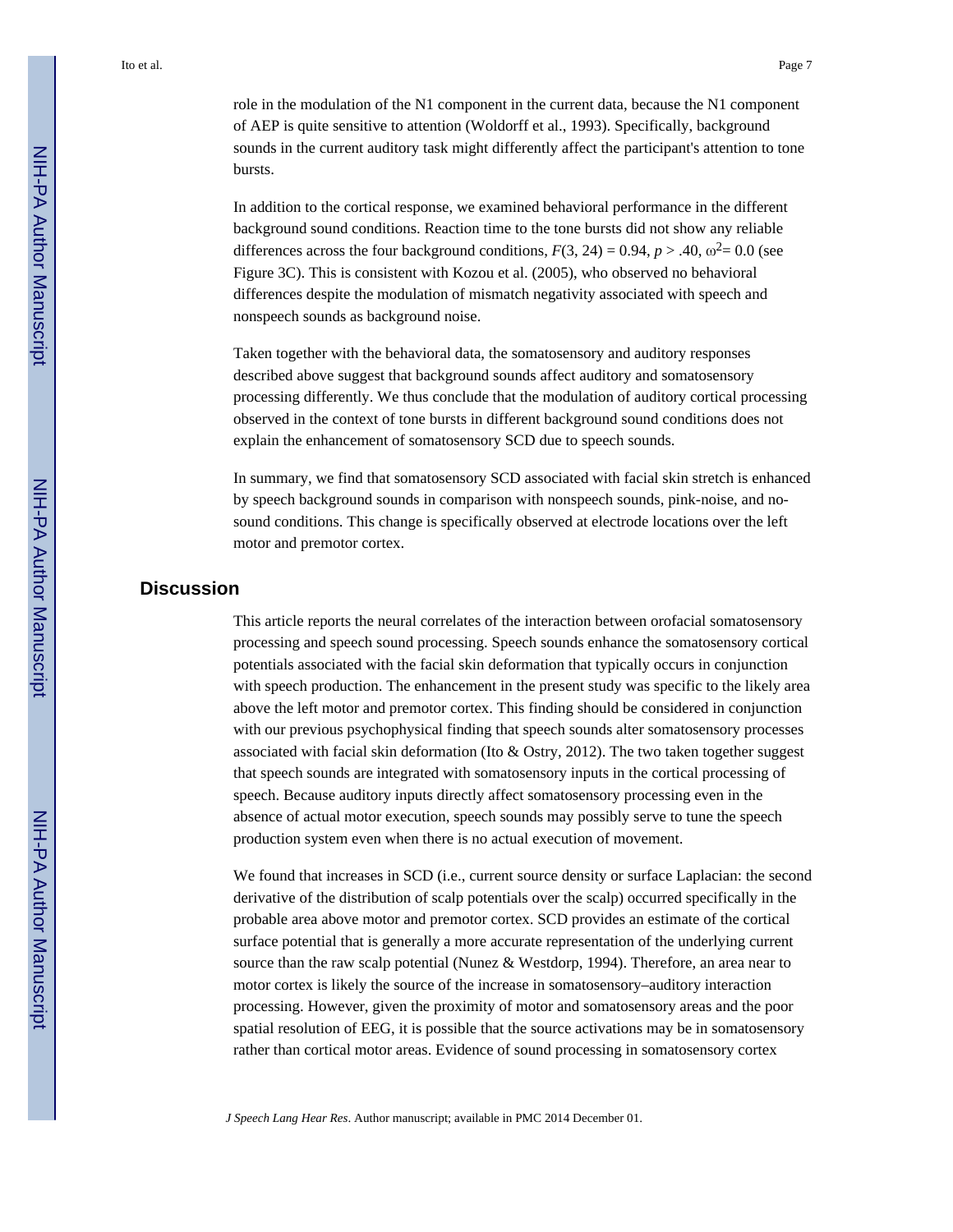(Beauchamp & Ro, 2008; Lütkenhöner et al., 2002) would be consistent with this possibility. More generally, although observations of speech processing in cortical motor areas may be taken as support for the involvement of the motor apparatus in speech perception, evidence for localization of speech sound processing in somatosensory cortex would fit with the idea that sound processing is referenced to the somatosensory system, rather than movement—in effect, a somatosensory theory of speech perception. A further possibility, given previous findings that the motor and premotor cortex play a role in speech perception (D'Ausilio et al., 2009; Meister et al., 2007), is that both motor and somatosensory cortical areas are involved in the neural processing of speech sounds.

Our finding also suggests that the superior temporal region, a center of somatosensory– auditory interaction in nonspeech processing (Foxe et al., 2002; Murray et al., 2005), may not play a prominent role in somatosensory cortical processing with speech sounds. Although we cannot rule out the involvement of the superior temporal region, an area closer to motor cortex seems to play a more important role in speech sound processing in the context of orofacial somatosensory function. The high-resolution EEG (i.e., 64 or more electrodes) that we used has improved the spatial resolution of scalp-recorded data. Nevertheless the source of the present somatosensory–auditory interaction is still uncertain. Further investigation is required.

The enhancement of the somatosensory SCD in the speech sound condition may be due to a change in facilitation in cortical sensorimotor areas resulting from speech sound inputs. Indeed, it has been shown that the excitability of face area motor cortex can be increased by speech sounds (Fadiga et al., 2002; Watkins et al., 2003). Second somatosensory cortex (SII) also shows activation in the presence of nonspeech auditory inputs but in the absence of somatosensory input (Beauchamp  $\&$  Ro, 2008). Activity is also observed in SII in the context of combined somatosensory and auditory inputs in comparison to the activity observed in response to somatosensory inputs alone (Lütkenhöner et al., 2002). These observations suggest that hearing speech sounds may alter the excitability of the somatosensory system.

The somatosensory enhancement due to speech sounds was lateralized in the left hemisphere. Left lateralization is traditionally observed in the cortical processing of speech and language (Damasio & Geschwind, 1984), particularly in sensorimotor integration (Hickok & Poeppel, 2007). In particular, in audio-motor and visual-motor interaction in speech processing, changes in motor cortical excitation due to viewing speech movements and hearing speech sounds are lateralized to the left hemisphere (Möttönen, Järveläinen, Sams, & Hari, 2005, Watkins et al., 2003). Evidence for lateralization in orofacial motor function has been obtained during movement preparation, where greater signal change was observed in the left somatosensory cortex than in the right (Kell, Morillon, Kouneiher, & Giraud, 2011). The effect reported by Kell and colleagues was marginally stronger for speech movements than for a nonspeech orofacial motor task. Likewise, Thierry et al. (2003) demonstrated that cortical circuits in the left hemisphere are more active for hearing speech sounds than for environmental sounds, such as the nonspeech sounds used in the current study. These observations suggest that the left cortical circuits may also be predominant in somatosensory–auditory interaction in speech processing. Taken together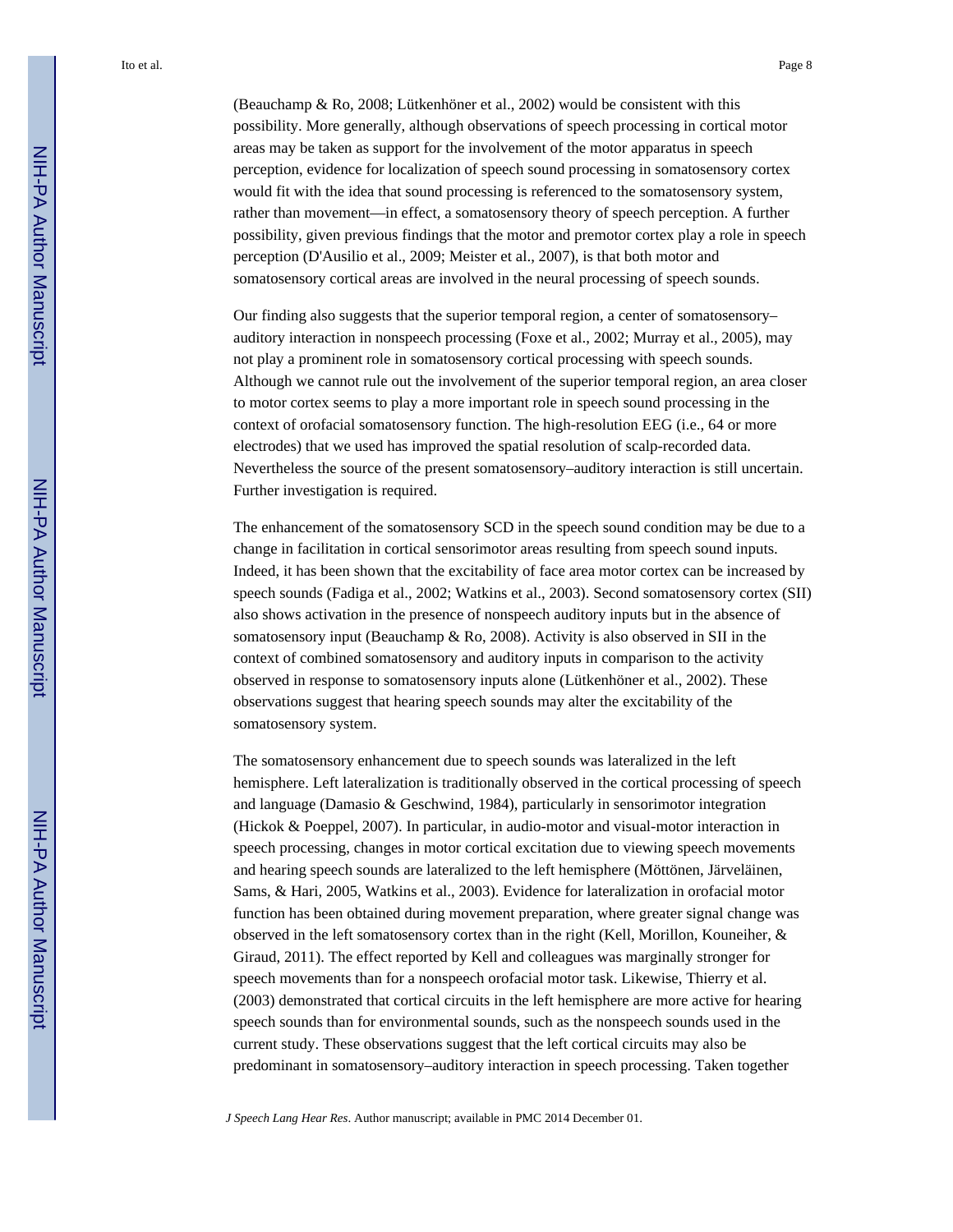with our present results, neural circuits in left hemisphere, presumably in the left sensorimotor regions of the orofacial system, may play a prominent role in the interaction between auditory inputs and speech-relevant somatosensory processing.

Speech sounds specifically affect somatosensory cortical processes produced by speechproduction-like patterns of facial skin stretch. However, Möttönen et al. (2005) showed that, in contrast, speech sounds did not change magneto-enchalographic somatosensory potentials due to simple lip tapping. This difference is conceivably due to the difference in stimulus patterns between the current facial skin stretching and lip tapping. Simple pressure sensations such as those due to lip tapping are not associated with any particular articulatory motion in speech. On the other hand, deformation of the facial skin can provide kinesthetic input in conjunction with speech articulatory motion, because the facial skin stretch stimulation affects the control process of speech articulatory motion (Ito & Gomi, 2007) and motor adaption (Ito & Ostry, 2010). Like other sensory integration processes, somatosensory–auditory interaction in speech processing likely follows the general rule of multisensory integration that the integration is tuned to the specific types and pattern of sensory inputs that are associated with each other in the task (Stein & Meredith, 1993). Hence, somatosensory inputs that are similar to those experienced in speech production can interact effectively with speech sound processing. The interaction appears to be quite specific. Nonspeechlike patterns of facial skin stretch (9-Hz stretch, which is beyond the normal speaking rate) do not affect the perception of speech sounds, whereas speechlike patterns of skin stretch (3-Hz stretch, which is within the normal speech range) do affect speech perception (Ito et al., 2009). Consequently, speech sounds specifically affect the somatosensory processing that occurs in association with speech-production-like patterns of facial skin stretch. The somatosensory–auditory interaction in speech processing is narrowly tuned to the specific pattern and type of sensory signals, and this specificity is consistent with a tight cortical linkage between speech production and perception.

# **Acknowledgments**

This work was supported by National Institute on Deafness and Other Communication Disorders Grants R03DC009064 and R01DC012502. We thank Vincent L. Gracco for advice on experimental procedure and Joshua H. Coppola for data processing.

# **References**

- Arima T, Yanagi Y, Niddam DM, Ohata N, Arendt-Nielsen L, Minagi S, Svensson P. Corticomotor plasticity induced by tongue-task training in humans: A longitudinal fMRI study. Experimental Brain Research. 2011; 212:199–212. [PubMed: 21590261]
- Beauchamp MS, Ro T. Neural substrates of sound-touch synesthesia after a thalamic lesion. Journal of Neuroscience. 2008; 28:13696–13702. [PubMed: 19074042]
- Beauchamp MS, Yasar NE, Frye RE, Ro T. Touch, sound and vision in human superior temporal sulcus. NeuroImage. 2008; 41:1011–1020. [PubMed: 18440831]
- Chang SE, Kenney MK, Loucks TM, Poletto CJ, Ludlow CL. Common neural substrates support speech and nonspeech vocal tract gestures. NeuroImage. 2009; 47:314–325. [PubMed: 19327400]
- Damasio AR, Geschwind N. The neural basis of language. Annual Review of Neuroscience. 1984; 7:127–147.
- D'Ausilio A, Pulvermüller F, Salmas P, Bufalari I, Begliomini C, Fadiga L. The motor somatotopy of speech perception. Current Biology. 2009; 19:381–385. [PubMed: 19217297]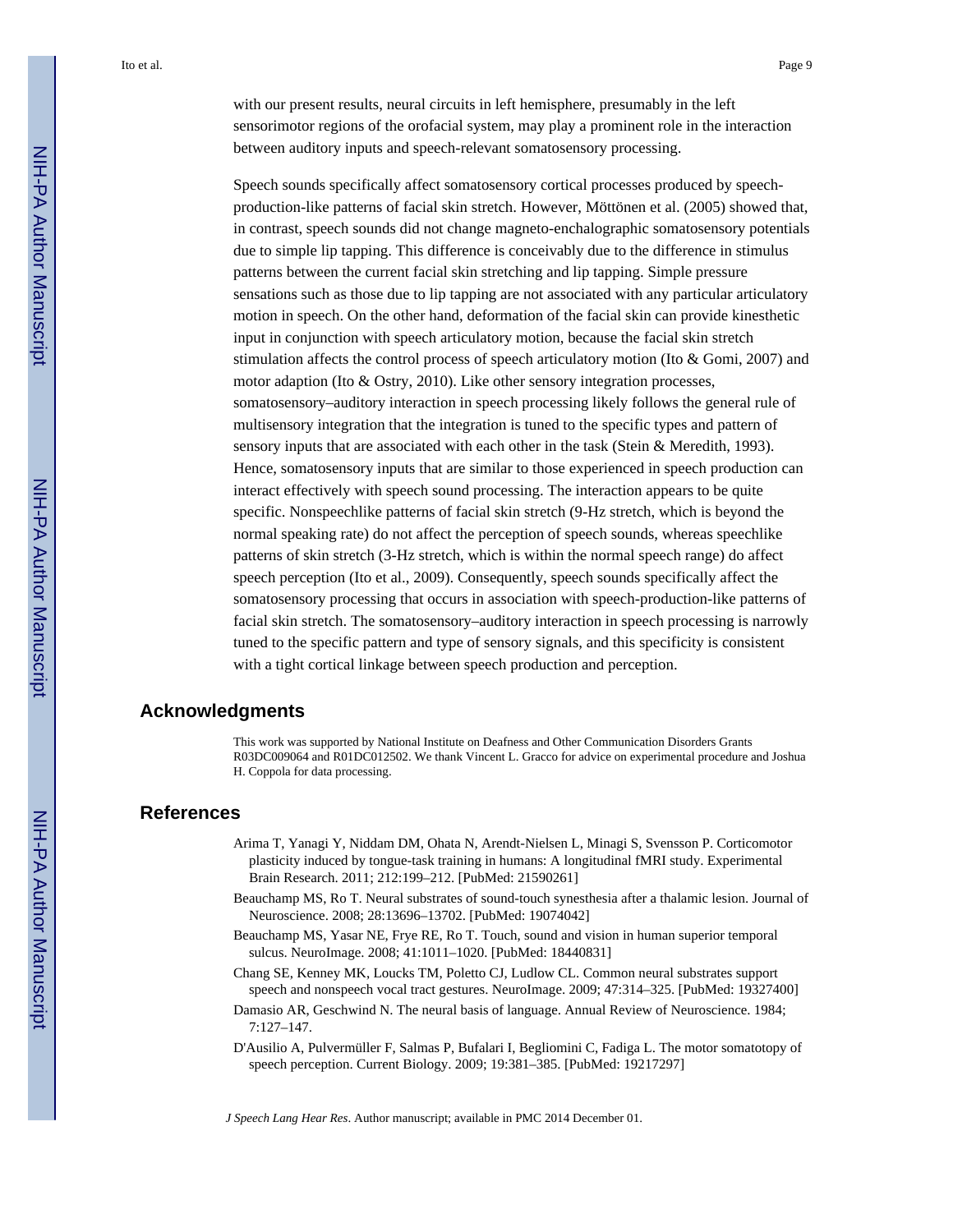- Fadiga L, Craighero L, Buccino G, Rizzolatti G. Speech listening specifically modulates the excitability of tongue muscles: A TMS study. European Journal of Neuroscience. 2002; 15:399– 402. [PubMed: 11849307]
- Foxe JJ, Wylie GR, Martinez A, Schroeder CE, Javitt DC, Guilfoyle D, Murray MM. Auditorysomatosensory multisensory processing in auditory association cortex: An fMRI study. Journal of Neurophysiology. 2002; 88:540–543. [PubMed: 12091578]
- Fu KMG, Johnston TA, Shah AS, Arnold L, Smiley J, Hackett TA, Schroeder CE. Auditory cortical neurons respond to somatosensory stimulation. Journal of Neuroscience. 2003; 23:7510–7515. [PubMed: 12930789]
- Ghosh SS, Tourville JA, Guenther FH. A neuro-imaging study of premotor lateralization and cerebellar involvement in the production of phonemes and syllables. Journal of Speech, Language, and Hearing Research. 2008; 51:1183–1202.
- Hickok G, Poeppel D. The cortical organization of speech processing. Nature Reviews Neuroscience. 2007; 8:393–402.
- Ito T, Gomi H. Cutaneous mechanoreceptors contribute to the generation of a cortical reflex in speech. NeuroReport. 2007; 18:907–910. [PubMed: 17515799]
- Ito T, Ostry DJ. Somatosensory contribution to motor learning due to facial skin deformation. Journal of Neurophysiology. 2010; 104:1230–1238. [PubMed: 20592121]
- Ito T, Ostry DJ. Speech sounds alter facial skin sensation. Journal of Neurophysiology. 2012; 107:442–447. [PubMed: 22013241]
- Ito T, Tiede M, Ostry DJ. Somatosensory function in speech perception. Proceedings of the National Academy of Sciences, USA. 2009; 106:1245–1248.
- Kayser C, Petkov CI, Augath M, Logothetis NK. Integration of touch and sound in auditory cortex. Neuron. 2005; 48:373–384. [PubMed: 16242415]
- Kell CA, Morillon B, Kouneiher F, Giraud A. Lateralization of speech production starts in sensory cortices: A possible sensory origin of cerebral left dominance for speech. Cerebral Cortex. 2011; 21:932–937. [PubMed: 20833698]
- Kozou H, Kujala T, Shtyrov Y, Toppila E, Starck J, Alku P, Näätänen R. The effect of different noise types on the speech and non-speech elicited mismatch negativity. Hearing Research. 2005; 199:31–39. [PubMed: 15574298]
- Lakatos P, Chen C, O'Connell MN, Mills A, Schroeder CE. Neuronal oscillations and multisensory interaction in primary auditory cortex. Neuron. 2007; 53:279–292. [PubMed: 17224408]
- Liberman AM, Cooper FS, Shankweiler DP, Studdert-Kennedy M. Perception of the speech code. Psychological Review. 1967; 74:431–461. [PubMed: 4170865]
- Lütkenhöner B, Lammertmann C, Simões C, Hari R. Magnetoencephalographic correlates of audiotactile interaction. NeuroImage. 2002; 15:509–522. [PubMed: 11848694]
- Malandraki GA, Sutton BP, Perlman AL, Karampinos DC, Conway C. Neural activation of swallowing and swallowing-related tasks in healthy young adults: An attempt to separate the components of deglutition. Human Brain Mapping. 2009; 30:3209–3226. [PubMed: 19247994]
- Meister IG, Wilson SM, Deblieck C, Wu AD, Iacoboni M. The essential role of premotor cortex in speech perception. Current Biology. 2007; 17:1692–1696. [PubMed: 17900904]
- Möttönen R, Calvert GA, Jääskeläinen IP, Matthews PM, Thesen T, Tuomainen J, Sams M. Perceiving identical sounds as speech or nonspeech modulates activity in the left posterior superior temporal sulcus. NeuroImage. 2006; 30:563–569. [PubMed: 16275021]
- Möttönen R, Järveläinen J, Sams M, Hari R. Viewing speech modulates activity in the left SI mouth cortex. Neuro-Image. 2005; 24:731–737. [PubMed: 15652308]
- Möttönen R, Watkins KE. Motor representations of articulators contribute to categorical perception of speech sounds. Journal of Neuroscience. 2009; 29:9819–9825. [PubMed: 19657034]
- Murray MM, Molholm S, Michel CM, Heslenfeld DJ, Ritter W, Javitt DC, Foxe JJ. Grabbing your ear: Rapid auditory-somatosensory multisensory interactions in low-level sensory cortices are not constrained by stimulus alignment. Cerebral Cortex. 2005; 15:963–974. [PubMed: 15537674]
- Nunez PL, Westdorp AF. The surface Laplacian, high resolution EEG and controversies. Brain Topography. 1994; 6:221–226. [PubMed: 8204409]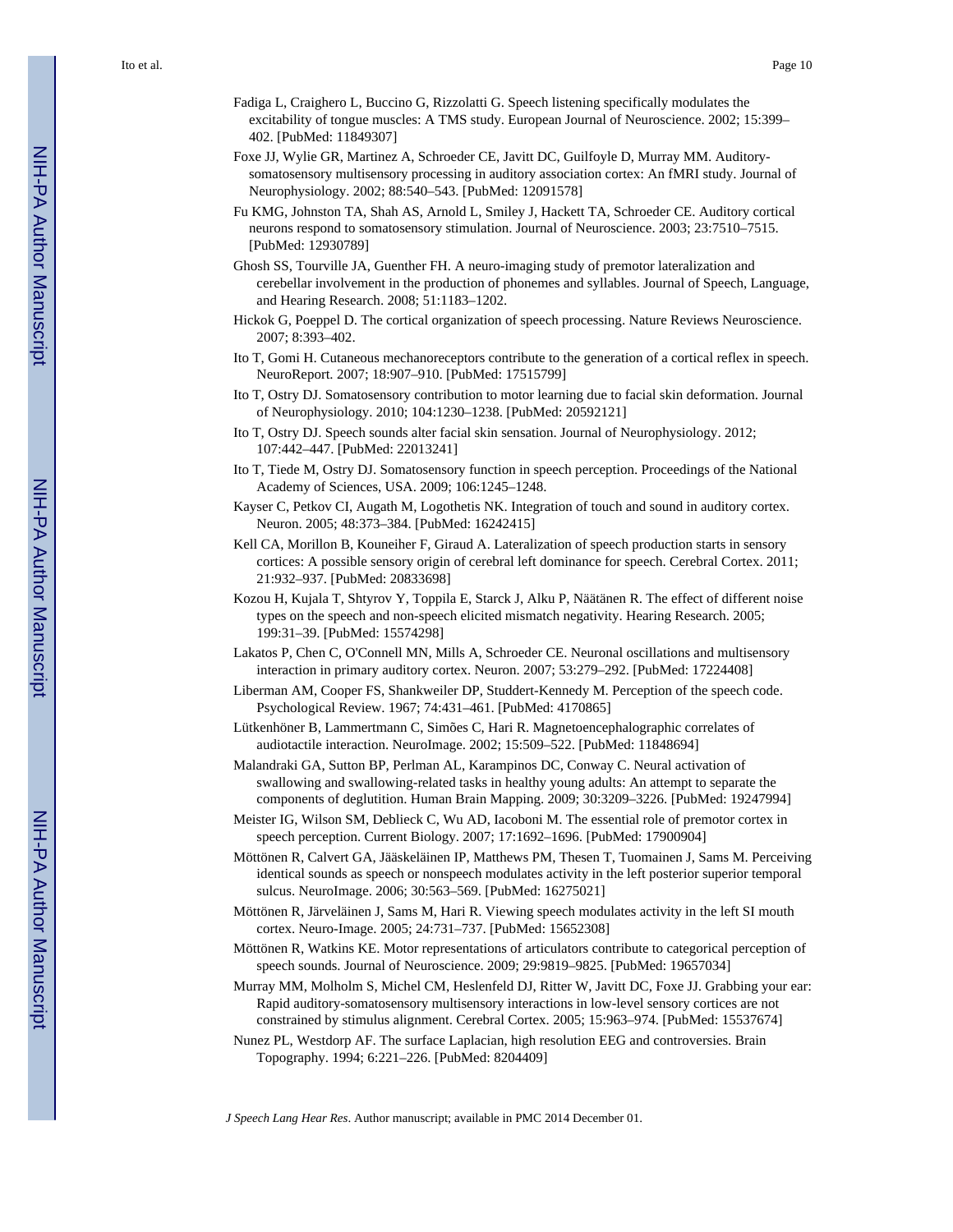- Pernier J, Perrin F, Bertrand O. Scalp current density fields: Concept and properties. Electroencephalography and Clinical Neurophysiology. 1988; 69:385–389. [PubMed: 2450736]
- Schürmann M, Caetano G, Hlushchuk Y, Jousmäki V, Hari R. Touch activates human auditory cortex. NeuroImage. 2006; 30:1325–1331. [PubMed: 16488157]
- Simonyan K, Ostuni J, Ludlow CL, Horwitz B. Functional but not structural networks of the human laryngeal motor cortex show left hemispheric lateralization during syllable but not breathing production. Journal of Neuroscience. 2009; 29:14912–14923. [PubMed: 19940187]
- Stein, BE.; Meredith, MA. The merging of the senses. MIT Press; Cambridge, MA: 1993.
- Thierry G, Giraud AL, Price C. Hemispheric dissociation in access to the human semantic system. Neuron. 2003; 38:499–506. [PubMed: 12741995]
- Watkins KE, Strafella AP, Paus T. Seeing and hearing speech excites the motor system involved in speech production. Neuropsychologia. 2003; 41:989–994. [PubMed: 12667534]
- Wilson SM, Saygin AP, Sereno MI, Iacoboni M. Listening to speech activates motor areas involved in speech production. Nature Neuroscience. 2004; 7:701–702.
- Woldorff MG, Gallen CC, Hampson SA, Hillyard SA, Pantev C, Sobel D, Bloom FE. Modulation of early sensory processing in human auditory cortex during auditory selective attention. Proceedings of the National Academy of Sciences, USA. 1993; 90:8722–8726.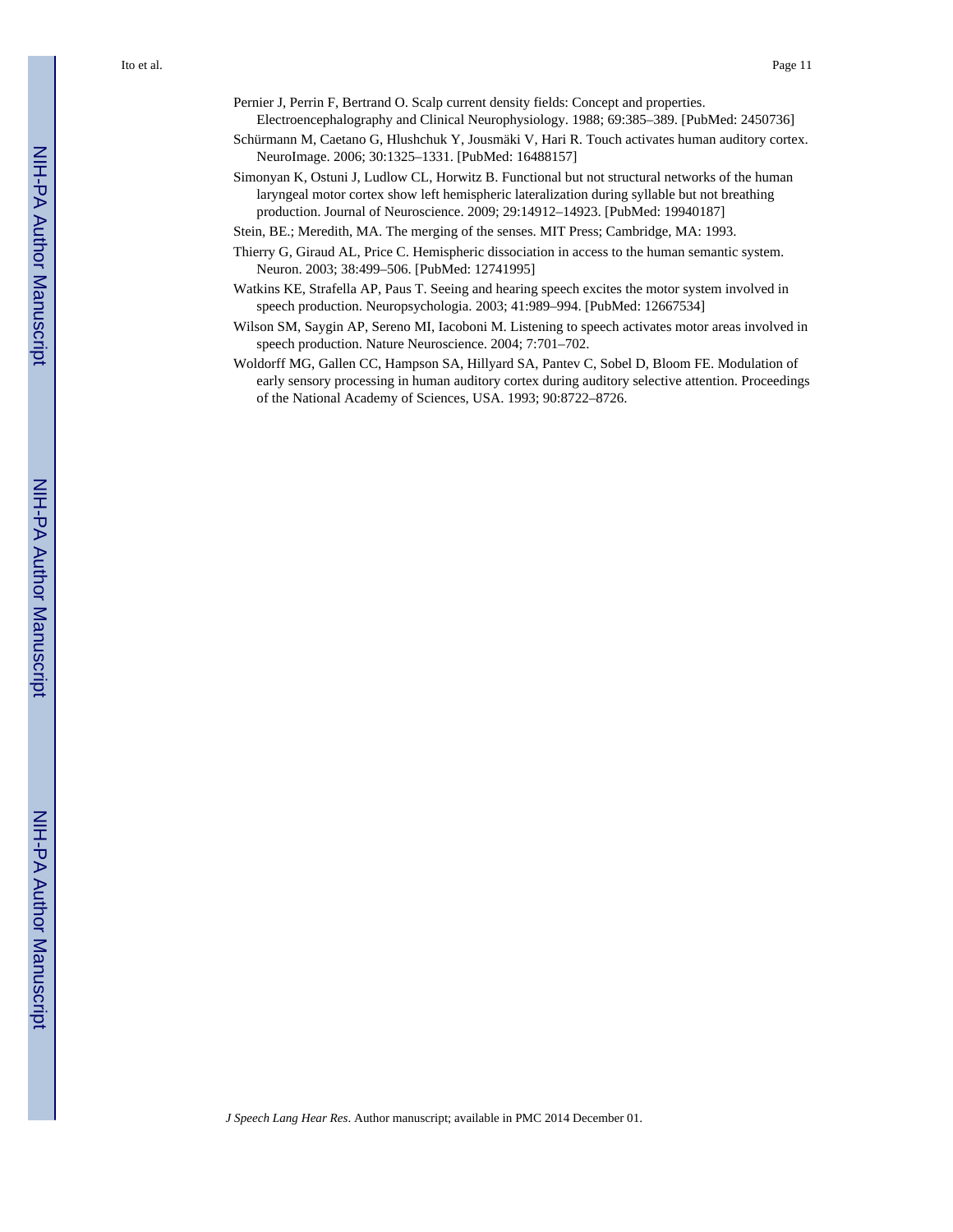

#### **Figure 1.**

Schematic representation of the experimental sequence. Somatosensory stimuli and tone bursts were presented in conjunction with background sounds. Blocks of trials involved five somatosensory stimuli and one tone burst each. The interval between successive stimuli was from 1,000 to 2,000 ms. The background sound changed every 10 somatosensory stimuli.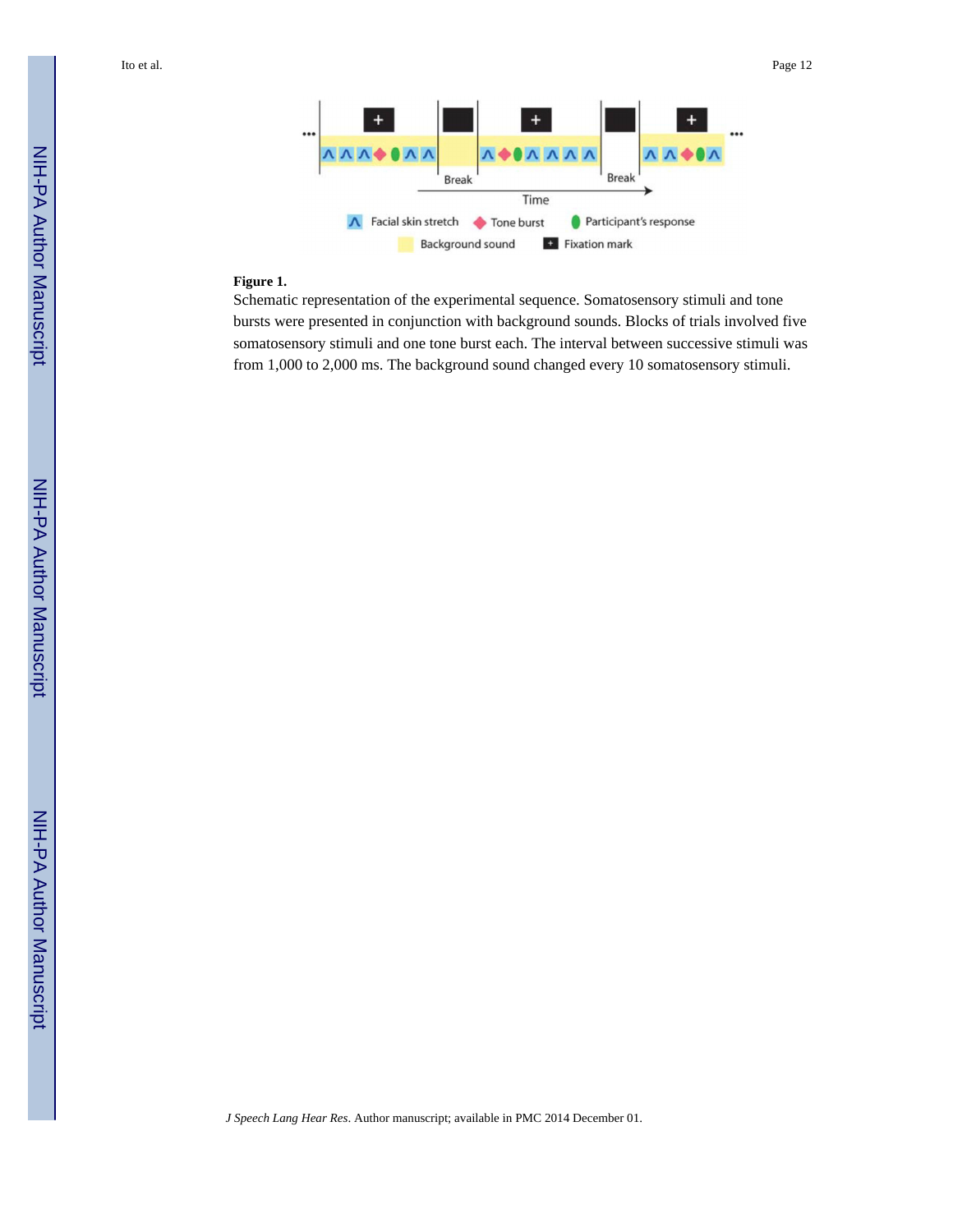

## **Figure 2.**

Somatosensory scalp current density (SCD) due to facial skin stretch in four background sound conditions (speech, non-speech, pink noise, and silence). Panel A: Temporal pattern of somato-sensory SCD in the area above left motor and premotor cortex. Each color corresponds to a different background sound condition. The gray bar shows the time window for the calculation of the SCD amplitude measure. Panel B: Differences in *z*-score magnitudes associated with the first peak of the somatosensory SCD in each of six regions of interest. Error bars give standard errors across participants. Each color corresponds to different background sound conditions as in Panel A.